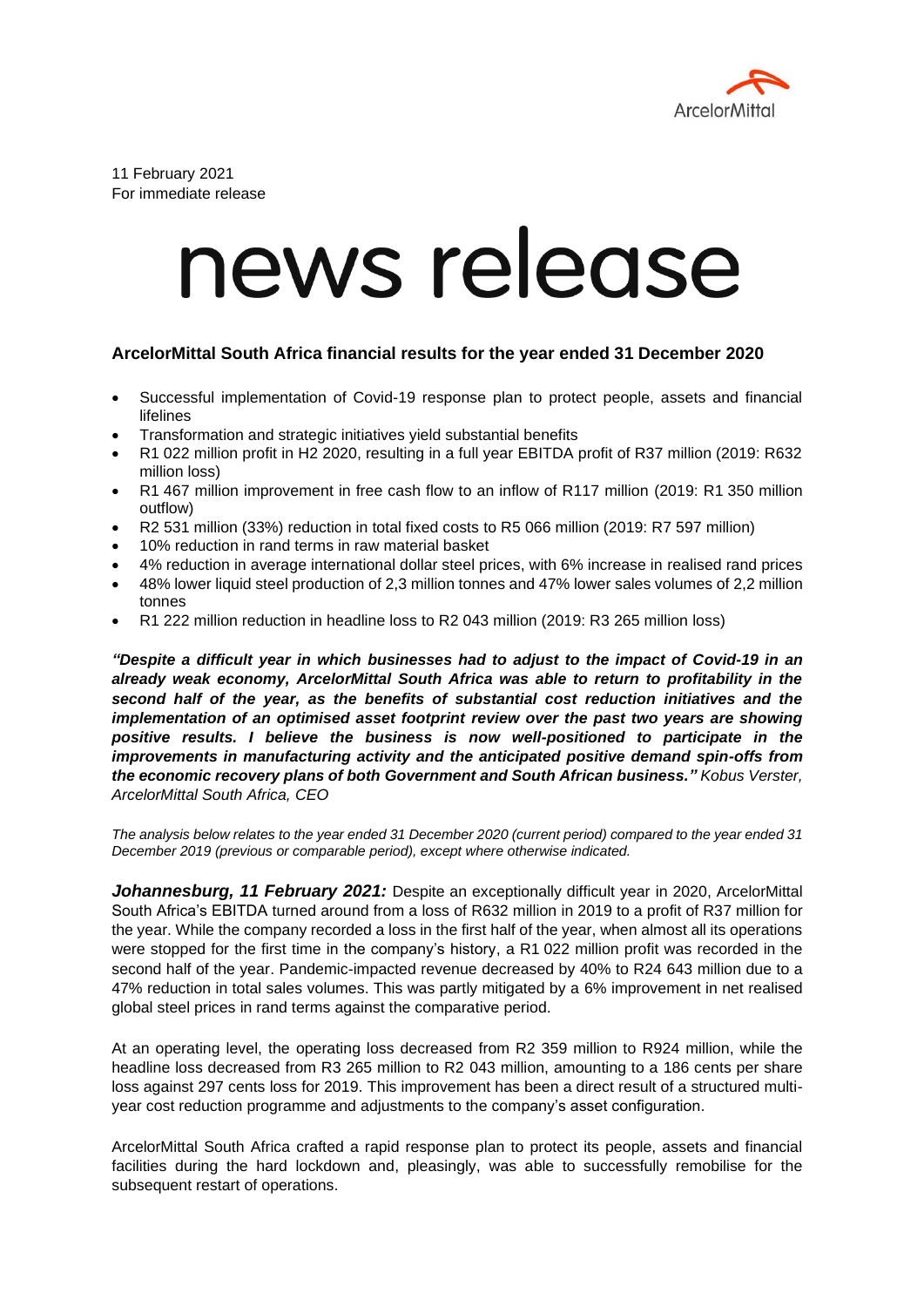

"Although marked by unprecedented challenges, the year also proved to be highly transformative with constructive learnings," said Kobus Verster, Chief Executive Officer of ArcelorMittal South Africa. "The work done to minimise the impact of Covid-19 on the business was invaluable in at least two respects: firstly, adapting our operations to ensure employees and service providers remain healthy and safe; and secondly, fundamentally resizing the cost structure of the company in response to lower production and sales volumes."

Emerging from a first half broadly characterised by lockdowns, the second half of 2020 saw an unexpected bounce in near-term steel demand internationally. Virtually without exception, major steelmaking economies around the globe struggled to meet this demand in good time. Regions with integrated primary steelmaking operations were especially affected as the complex supply chain components took time to re-establish and, internationally, this restoration continues.

Rising international steel prices, particularly in the fourth quarter of 2020, were the consequence of global supply steel shortages due to a sharper than expected recovery in virtually all markets, nineyear-high iron ore prices, and increasing scrap and other raw material prices. By late December 2020 and into early January 2021, international steel prices reached levels last seen in 2008.

ArcelorMittal South Africa's total sales volumes fell by 47% or 1,9 million tonnes to 2,2 million tonnes compared to 2019, mainly due to a 37% or 1,1 million tonne reduction in domestic sales and a 72% or 827 000 tonne reduction in seaborne export sales. Flat steel products decreased by 46% or 1,2 million tonnes (excluding Saldanha 27%), while long steel products decreased by 47% or 690 000 tonnes.

South Africa's apparent steel consumption for 2020 decreased by 20% to 3,7 million tonnes. Expectedly, total steel imports of mainly hot rolled coil, galvanised sheet and tinplate increased by 4% to 937 000 tonnes<sup>1</sup> in response to the supply chain shortages in the local market. This constituted some 26% of South Africa's apparent steel consumption (2019: 20%), which is likely to reduce in the coming year as the supply chain normalises.

In South Africa, multiple customer surveys throughout the year reflected changing estimates of steel demand as time progressed. In many instances, views on the sustainability of the higher-thanexpected demand were mixed, especially as the second wave of Covid-19 took hold in the country.

Against the backdrop of an arduous 2019 which led to downstream steel market inventories being at diminished levels, the second blast furnace at Vanderbijlpark Works was restarted earlier than planned, in December 2020, followed by the third basic oxygen furnace and the direct reduced iron plant to support flat steel supply. The electric arc furnace at Vereeniging, which was scheduled to be placed under care and maintenance in the third quarter of 2020, will continue to operate for the foreseeable future in support of long steel supply.

Verster commented: "The invaluable lessons learnt during this period are being incorporated into the customer centricity and sales and operational planning elements of our new *OneOrganisation*  operating model. More than ever, it is clear from our numerous engagements that customers are eager for closer collaboration to integrate value chains and pursue value-adding product development."

The company continued to implement its strategic initiatives in 2020 to achieve long-term sustainability. A key element was the finalisation of the asset footprint review.

 $<sup>1</sup>$  Source: December 2020: ArcelorMittal South Africa projection based on import statistics from Customs</sup>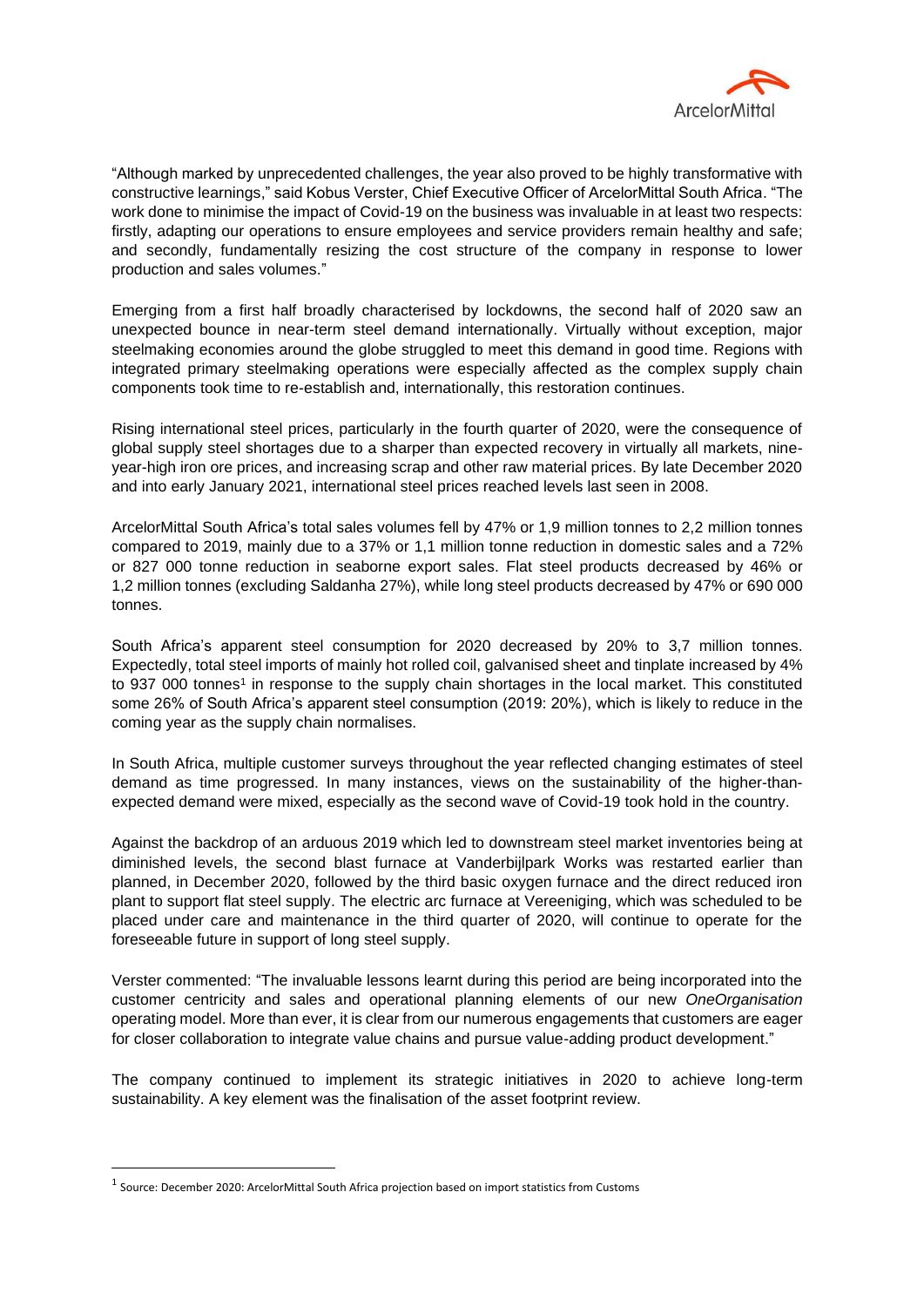

The wind-down of Saldanha Works was timeously completed to ensure that the significant historical losses do not reoccur. The Saldanha plant will remain under care and maintenance until a sustainable input cost solution can be developed, however, alternative value-adding and job creation options are being pursued at the West Coast plant. This includes the establishment of a back-of-port logistics hub using the ancillary land and infrastructure at Saldanha Works and enabling an aspirant South African independent power producer to use suitably permitted land should the party be successful in the current emergency power bidding process.

Needing to act with decisiveness and agility in response to the sharp fall in production and sales volumes, ArcelorMittal South Africa's fixed costs were reduced by 33% or R2.5 billion, which includes R1-billion of BTP-related fix cost improvements, just less in R600 million to variabilise these costs and the remainder being the fixed cost of placing Saldanha Works in care and maintenance.

The Business Transformation Programme (BTP) contributed a further R1,5 billion (2019: R1,5 billion) in improvements, adding to the R2,1 billion achieved since the programme started in 2018. In 2021, the programme will focus on customer centricity, maintenance and reliability, as well as the energy and logistics transformation programmes.

Despite significant cost savings from the BTP initiatives, the company's cash cost per tonne of steel sold increased by 8%, largely driven by lower volumes.

The company's raw material basket (iron ore, coking coal, and scrap), representing 41% (2019: 51%) of total production cost, was 10% lower in rand terms, which is exceptional given the 11% increase in the international raw material basket. This reflects the work done to diversify the sources of raw material supply. Electricity costs increased by 10%.

The potential monetisation of ArcelorMittal South Africa's blast furnace slag is rapidly advancing, and similar partnering opportunities are being investigated for steel slag.

Although delayed as a result the pandemic, the disposal of key non-core properties is expected to gain traction in the first half of 2021. The search for a co-investor for the commercial market coke business has been postponed due to the funding challenges of interested investors.

Impacted by the lower number of work hours, the lost-time injury frequency rate (LTIFR) increased from 0.44 to 0.58 and the total injury frequency rate (TIFR) increased from 6.57 to 7.21. Notwithstanding the intention to achieve zero fatalities and injuries, ArcelorMittal South Africa regrettably had one fatal incident at its Newcastle plant on 13 November 2020. The board and management extend their deepest condolences to family and colleagues of the deceased.

Safety remains the company's number one priority, as demonstrated by ArcelorMittal South Africa's proactive response to the Covid-19 pandemic. The health and wellbeing of employees during these unprecedented and difficult times will continue to receive significant attention, especially considering Covid-19 infection rates remain a risk.

Barring a return to more restrictive lockdown regulations, it is anticipated that both sales volumes and prices should improve. Strong international steel prices are expected to remain in the near-term.

"We are hopeful that the improved price and volume environment, together with the sustained benefits of our fixed cost reduction programme, the strategic asset footprint review and our *OneOrganisation* operating model footprint benefit, will ensure that the improved performance from the second half of 2020 will continue into the first half of the new year," concludes Verster.